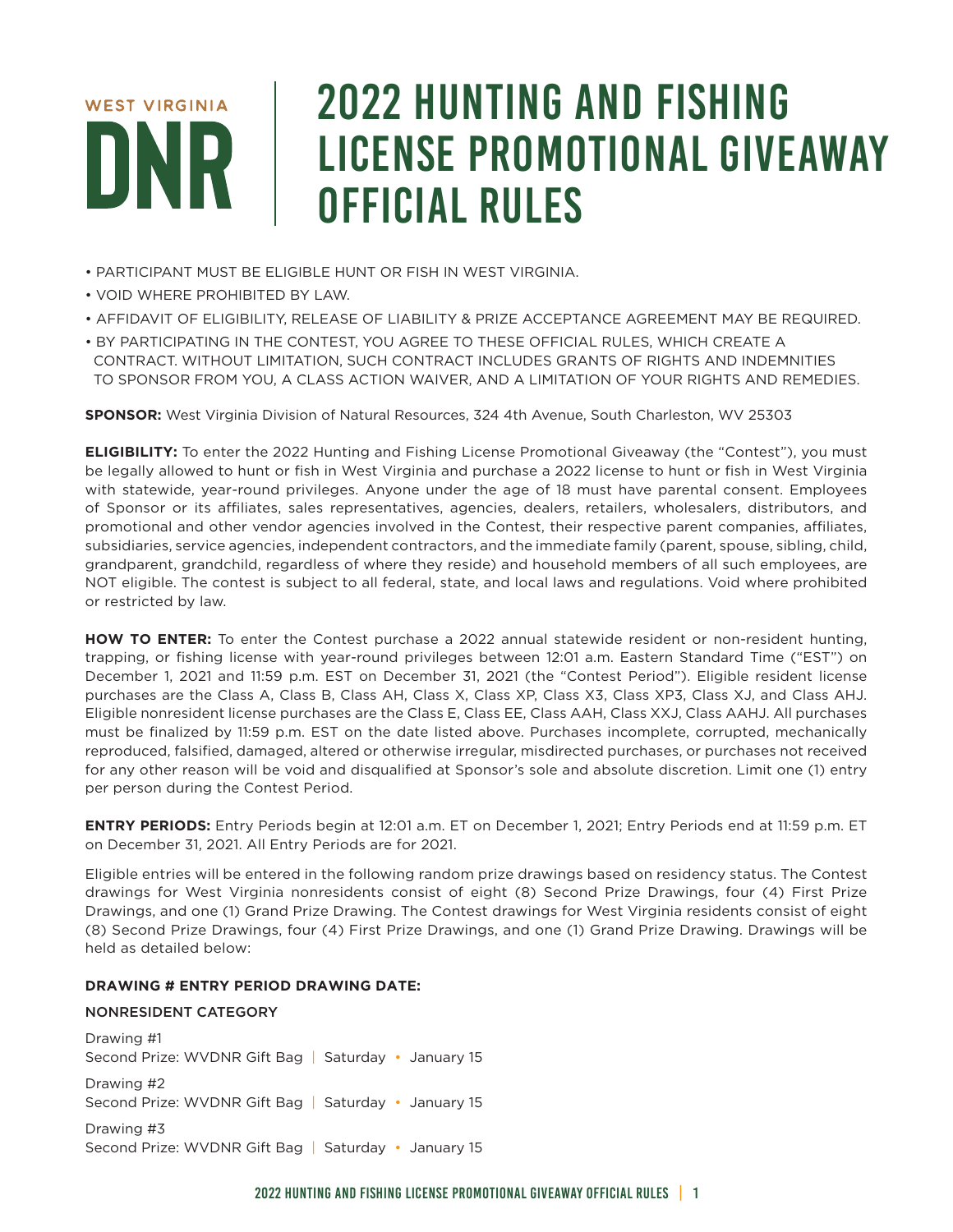Drawing #4 Second Prize: WVDNR Gift Bag | Saturday • January 15 Drawing #5 Second Prize: WVDNR Gift Bag | Saturday • January 15 Drawing #6 Second Prize: WVDNR Gift Bag | Saturday • January 15 Drawing #7 Second Prize: WVDNR Gift Bag | Saturday • January 15 Drawing #8 Second Prize: WVDNR Gift Bag | Saturday • January 15 Drawing #9 First Prize: One (1) Two-night cabin stay at Blackwater Falls State Park | Saturday • January 15 Drawing #10 First Prize: One (1) Two-night cabin stay at Bluestone State Park | Saturday • January 15 Drawing #11 First Prize: One (1) Two-night cabin stay at Seneca State Forest | Saturday • January 15 Drawing #12 First Prize: One (1) Two-night cabin stay at Watoga State Park | Saturday • January 15 Drawing #13 Grand Prize: One (1) Two zipline tour tickets with three-night lodge stay at Pipestem Resort State Park Saturday • January 15

### RESIDENT CATEGORY

Drawing #14 Second Prize: WVDNR Gift Bag | Saturday • January 15 Drawing #15 Second Prize: WVDNR Gift Bag | Saturday • January 15 Drawing #16 Second Prize: WVDNR Gift Bag | Saturday • January 15 Drawing #17 Second Prize: WVDNR Gift Bag | Saturday • January 15 Drawing #18 Second Prize: WVDNR Gift Bag | Saturday • January 15 Drawing #19 Second Prize: WVDNR Gift Bag | Saturday • January 15 Drawing #20 Second Prize: WVDNR Gift Bag | Saturday • January 15 Drawing #21 Second Prize: WVDNR Gift Bag | Saturday • January 15 Drawing #22 First Prize: One (1) \$200 West Virginia State Parks gift card | Saturday • January 15 Drawing #23 First Prize: One (1) \$200 West Virginia State Parks gift card | Saturday • January 15 Drawing #24 First Prize: One (1) \$200 West Virginia State Parks gift card | Saturday • January 15 Drawing #25 First Prize: One (1) \$200 West Virginia State Parks gift card | Saturday • January 15 Drawing #26 Grand Prize: Resident Lifetime Combination Hunting and Fishing License | Saturday • January 15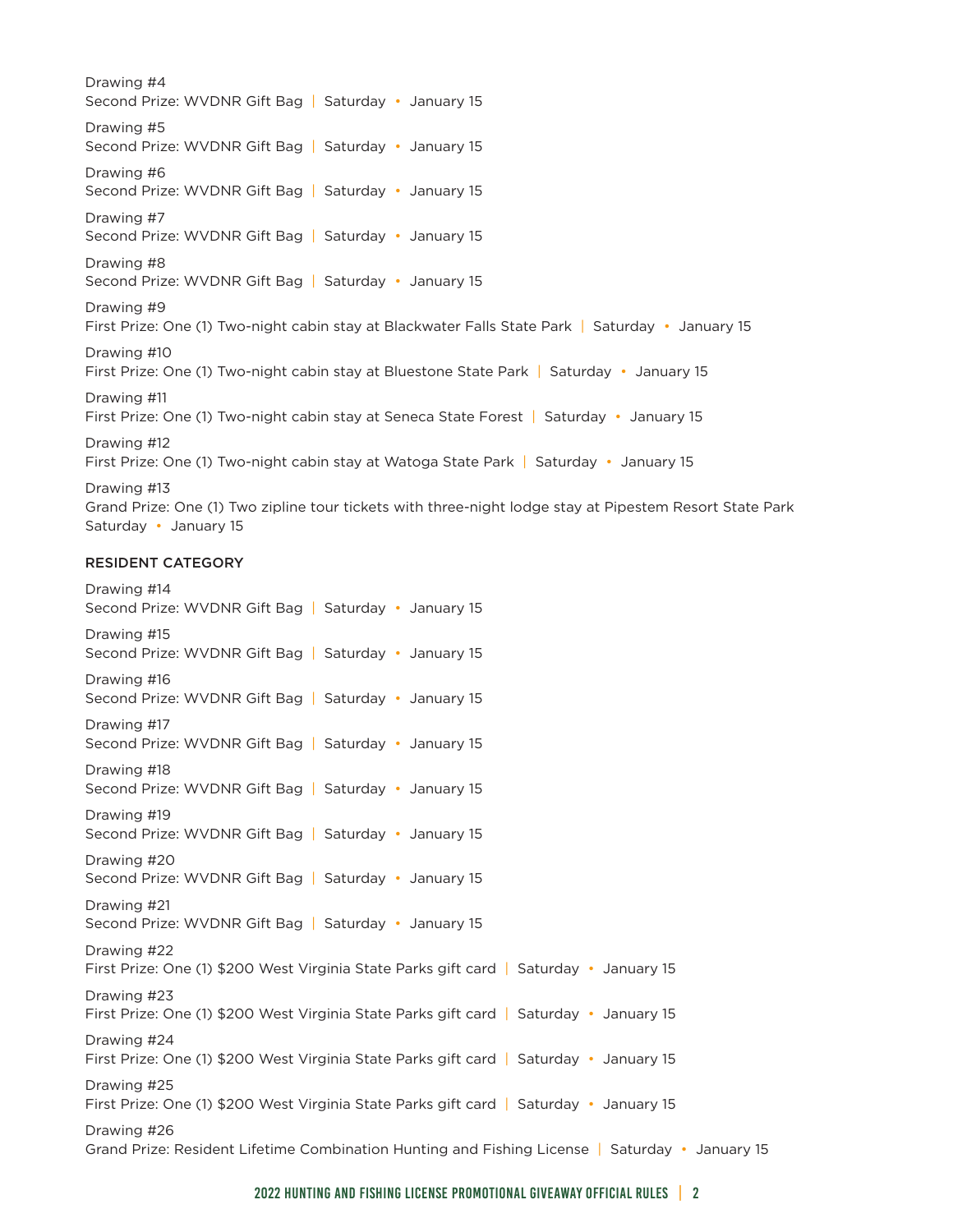### **PRIZES AND APPROXIMATE RETAIL VALUE ("ARV"):**

Nonresident Second Prizes - WVDNR Gift Bag (8 total). Gift Bags filled with exclusive WVDNR merchandise. (ARV \$35.00)

Nonresident First Prizes – one (1) each:

- One (1) Two-night cabin stay at Watoga State Park (ARV \$240)
- One (1) Two-night cabin stay at Bluestone State Park (ARV \$220)
- One (1) Two-night cabin stay at Seneca State Forest (ARV \$220)
- One (1) Two-night cabin stay at Blackwater Falls State Park (\$240)

Nonresident Grand Prize - One (1) Two zipline tour tickets with three-night lodge stay at Pipestem Resort State Park (ARV \$525)

Resident Second Prizes - WVDNR Gift Bag (8 total). Gift Bags filled with exclusive WVDNR merchandise. (ARV \$35.00)

Resident First Prizes - one (1) each:

- One (1) \$200 West Virginia State Parks gift card (ARV \$200.00)
- One (1) \$200 West Virginia State Parks gift card (ARV \$200.00)
- One (1) \$200 West Virginia State Parks gift card (ARV \$200.00)
- One (1) \$200 West Virginia State Parks gift card (ARV \$200.00)

Resident Grand Prize - One (1) Resident Combination Hunting, Trapping and Fishing Lifetime License (ARV \$805.00)

Winning a prize is contingent upon fulfilling all requirements set forth herein.

**PLEASE NOTE:** Any taxes on the prizes are the sole responsibility of the winner. Where not prohibited, affidavit of eligibility (including SSN), residency, prize acceptance form, tax information, publicity release, and/or mutually acceptable liability releases may be required from winner upon request by Sponsor. Prize is not transferable, and no substitution or cash equivalent is allowed, except at the Sponsor's sole discretion. Sponsor reserves the right to substitute prize of the same approximate retail value if advertised prize becomes unavailable for any reason. Grand Prize consists only of items specifically listed as part of the prize. All costs and expenses not specified herein relating to a prize are the sole responsibility of the winner. Limit one (1) prize per person during the Contest Period.

**RANDOM DRAW & ODDS OF WINNING:** On or about the dates identified in the table above ("Entry Periods"), a random draw will be conducted from all entries received during the entry period based on residency status. Odds of winning depend on the number of eligible entries received during the entry period. Individuals selected during the prize drawings will be notified by mail using the contact information provided in the Electronic Licensing System within five (5) days of the drawing.

**WINNER CONFIRMATION:** To be confirmed a winner, the selected entrant must: (1) respond as instructed within ten (10) business days to the mail notification; and (2) if requested by Sponsor, winner must execute and return within a reasonable specified time an Affidavit of Eligibility, Publicity Release, and Release of Liability (collectively, "Winner's Documents"), that may include, without limitation, acceptance of the prize, tax information, and/or mutually acceptable liability releases, as requested by Sponsor, except where prohibited by law. If the selected entrant cannot be confirmed a winner for any reason, or if any Winner's Documents requested by Sponsor are not fully completed within the specified time or are returned as undeliverable, the selected entrant may be disqualified and the prize will be forfeited and an alternate winner may be chosen.

**PUBLICITY RELEASE:** Except where prohibited, acceptance of a prize constitutes winner's consent that his or her name, likeness, voice and/or biographical data may be used for advertising and promotional purposes without limitation and without additional notice, compensation, or consent.

**ENTRANTS' AGREEMENT TO ABIDE BY OFFICIAL RULES:** By entering, entrant agrees that s/he has read, accepted, and will abide by and be bound by these Official Rules and agrees that any dispute with regard to the conduct of this Contest, rule interpretation, or the awarding of a prize shall be submitted to Sponsor, whose decision shall be binding and final.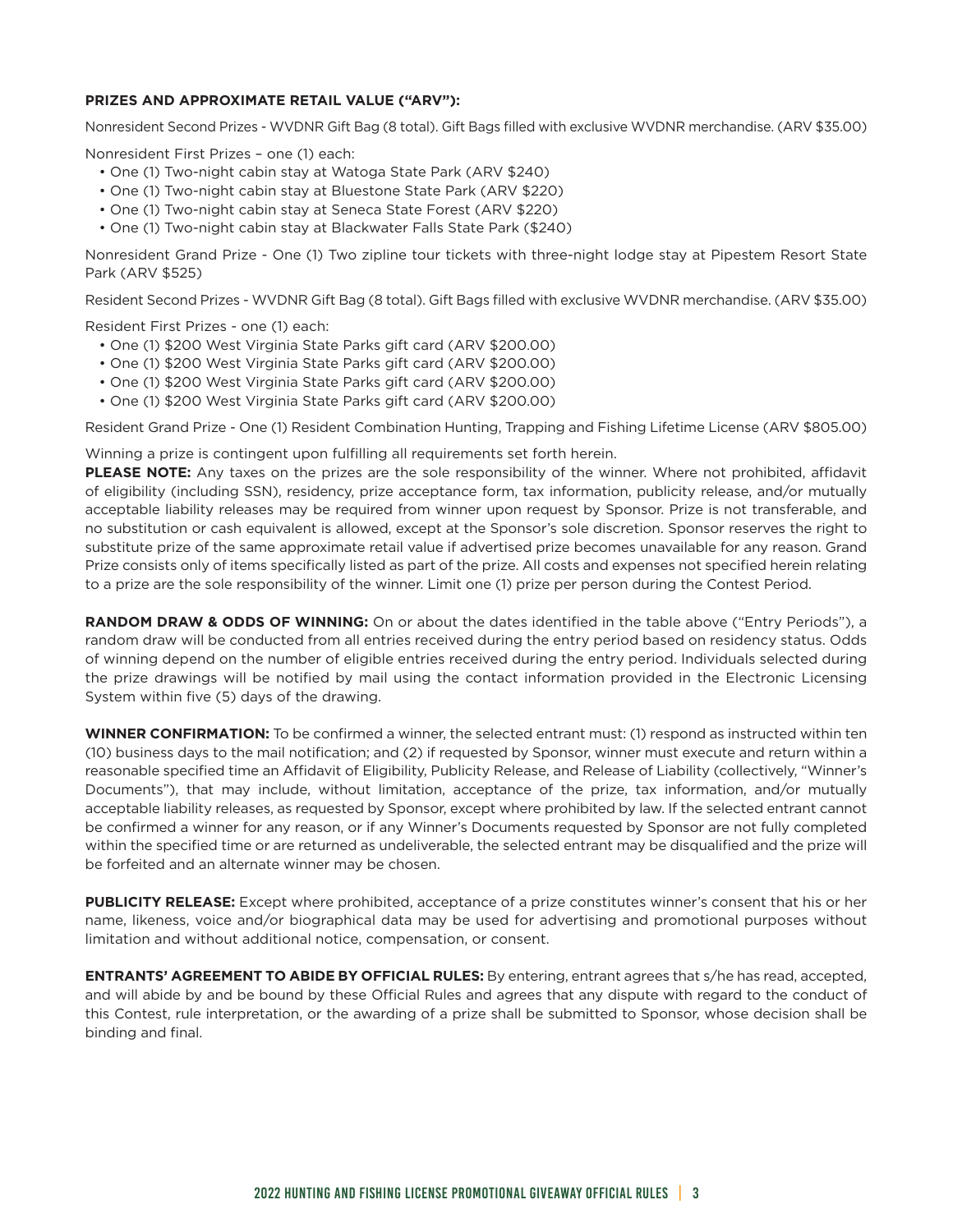**RELEASE OF LIABILITY:** By entering, entrant agrees to release and hold harmless Sponsor and its dealers and retailers, affiliates, sales representatives, agencies, wholesalers, distributors and promotional and other vendor agencies involved in the Contest, their respective parent companies, affiliates, subsidiaries, service agencies, independent contractors, and the officers, directors, employees, agents and representatives of any of the above organizations ("Releasees") from any injury, loss or damage to person, including death, or property due in-whole or in-part, directly or indirectly, to the acceptance or use/misuse of a prize, participation in any Contest-related activity, or participation in the Contest.

**LIMITATION OF LIABILITY:** Releasees are not responsible for, and each entrant releases and holds harmless, the Releasees from and against any and all losses, damages, actions, demands, liabilities or claims of whatever nature or kind arising out of, or in connection with, a prize or any portion thereof or this Contest. Without limiting the generality of the foregoing, the Releasees will not be responsible for any typographical or other error in the printed or other related material to this Contest, the administration of the Contest, the selection of entrants, in the announcement of the prizes, including erroneous appearance of qualification for a prize, any entries or entrants disqualified for any of the reasons stated in these Official Rules, or any loss, damage or claims caused by, or in any way related to a prize or the Contest itself.

**WARNING:** ANY ATTEMPT BY ANY PERSON TO DELIBERATELY UNDERMINE THE LEGITIMATE OPERATION OF THE CONTEST MAY BE A VIOLATION OF CRIMINAL AND/OR CIVIL LAWS. SHOULD SUCH ATTEMPT BE MADE, SPONSOR RESERVES THE RIGHT TO SEEK REMEDIES AND DAMAGE FROM ANY SUCH PERSON TO THE FULLEST EXTENT PERMITTED BY LAW AND TO BAN OR DISQUALIFY SUCH PERSON FROM THIS AND FUTURE CONTESTS.

**DISPUTES REGARDING THE IDENTITY OF ENTRANT:** Entries will be deemed made by the authorized account holder of the e-mail address submitted at the time of entry. In the event of a dispute, the selected entrant may be required to provide proof that s/he is the authorized holder of the identified e-mail account.

**CHANGES TO CONTEST, OFFICIAL RULES, ETC.:** Under no circumstances will more than the stated number of prizes be awarded. Sponsor reserves the right, in its sole and absolute discretion, to modify, cancel, or suspend this Contest, or to amend the Official Rules at any time, without prior individual notice, should any factor interfere with the administration, security, or proper play of this Contest as contemplated by these Official Rules. If for any reason Sponsor is prevented from continuing with this Contest, or the integrity and/or feasibility of the Contest is undermined by any event including but not limited to fire, flood, epidemic, earthquake, explosion, labor dispute or strike, act of God or public enemy, satellite or equipment failure, riot or civil disturbance, war (declared or undeclared), terrorist threat or activity, or any federal, state, provincial/territorial or local government law, order or regulation, order of any court or jurisdiction, Sponsor shall have the right, but not the obligation, in its sole and absolute discretion, to award the prizes from among all entries received to date.

**DISPUTES/CHOICE OF LAW:** EACH ENTRANT AGREES THAT (1) ANY AND ALL DISPUTES, CLAIMS, AND CAUSES OF ACTION ARISING OUT OF OR IN CONNECTION WITH THIS CONTEST, OR ANY PRIZE AWARDED, SHALL BE RESOLVED INDIVIDUALLY, WITHOUT RESORT TO ANY FORM OF CLASS ACTION, AND ANY JUDICIAL PROCEEDING SHALL TAKE PLACE IN A FEDERAL OR STATE COURT IN WEST VIRGINIA; (2) ANY AND ALL CLAIMS, JUDGMENTS, AND AWARDS SHALL BE LIMITED TO ACTUAL OUT-OF-POCKET COSTS INCURRED, INCLUDING COSTS ASSOCIATED WITH ENTERING THIS CONTEST, BUT IN NO EVENT ATTORNEYS' FEES, AND (3) UNDER NO CIRCUMSTANCES WILL ENTRANT BE PERMITTED TO OBTAIN AWARDS FOR, AND ENTRANT HEREBY WAIVES ALL RIGHTS TO CLAIM PUNITIVE, INCIDENTAL, AND CONSEQUENTIAL DAMAGES, AND ANY OTHER DAMAGES, OTHER THAN FOR ACTUAL OUT-OF-POCKET EXPENSES, AND ANY AND ALL RIGHTS TO HAVE DAMAGES MULTIPLIED OR OTHERWISE INCREASED. ALL ISSUES AND QUESTIONS CONCERNING THE CONSTRUCTION, VALIDITY, INTERPRETATION, AND ENFORCEABILITY OF THESE OFFICIAL RULES, OR THE RIGHTS AND OBLIGATIONS OF ENTRANT AND THE SPONSOR IN CONNECTION WITH THIS CONTEST SHALL BE GOVERNED BY, AND CONSTRUED IN ACCORDANCE WITH, THE LAWS OF THE STATE OF WEST VIRGINIA, WITHOUT GIVING EFFECT TO ANY CHOICE OF LAW OR CONFLICT OF LAW RULES OR PROVISIONS OF ANY OTHER JURISDICTION THAT WOULD CAUSE THE APPLICATION OF THE LAWS OF ANY JURISDICTION OTHER THAN THOSE OF THE STATE OF WEST VIRGINIA.